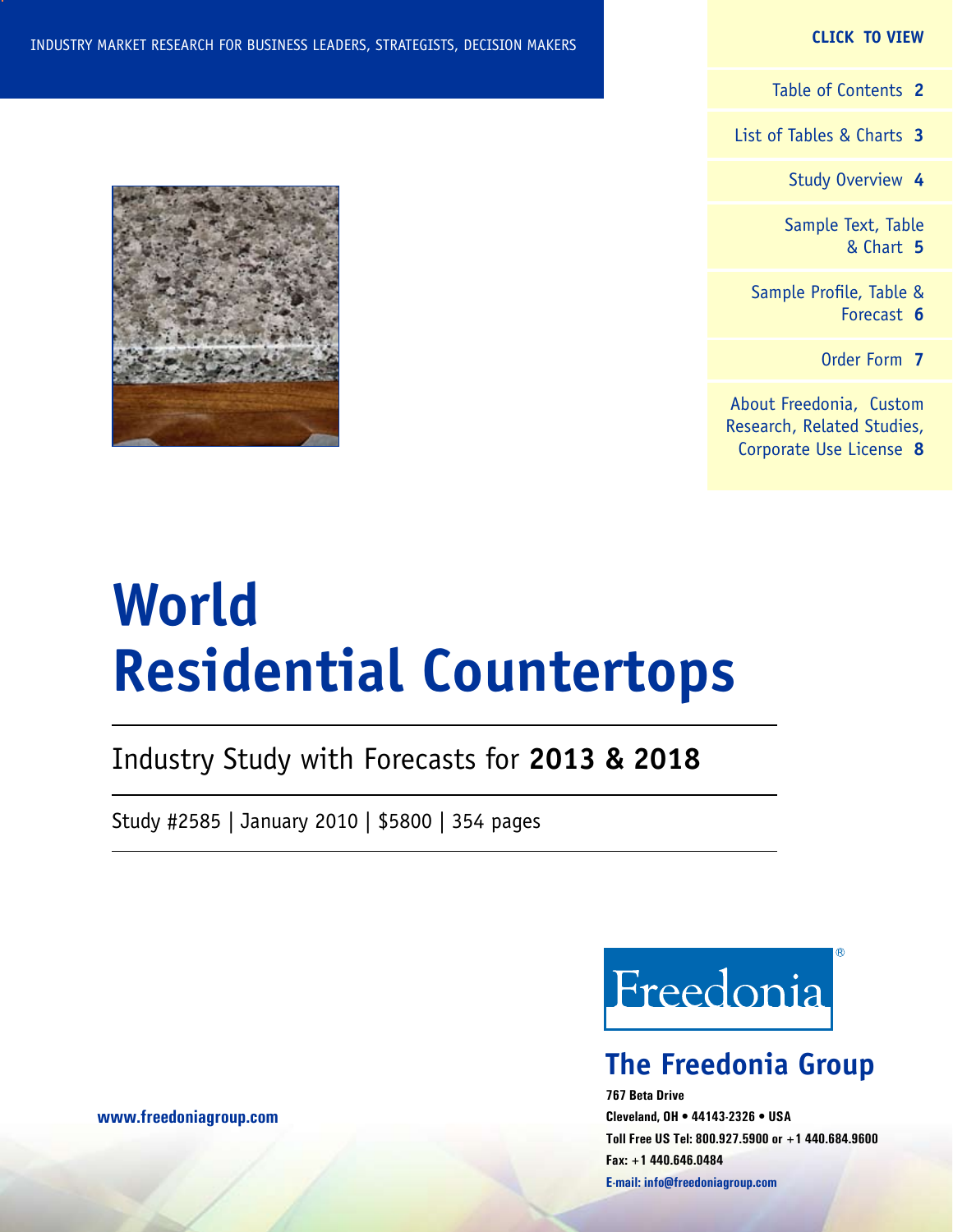Industry Study with Forecasts for *2013 & 2018*

### <span id="page-1-0"></span>**Table of Contents**

### Executive Summary

### Market EnvironmenT

| World Economic Overview  4          |  |
|-------------------------------------|--|
| Recent Historical Trends  5         |  |
|                                     |  |
| World Fixed Investment 11           |  |
| World Consumer Spending 13          |  |
| World Demographic Outlook 14        |  |
|                                     |  |
|                                     |  |
|                                     |  |
| World Residential Building          |  |
|                                     |  |
|                                     |  |
| New Housing Floor Space23           |  |
|                                     |  |
| Total Residential Floor Space26     |  |
| Environmental & Regulatory Issues28 |  |

### **OVERVIEW**

| Other Types of Natural Stone51 |  |
|--------------------------------|--|
|                                |  |
|                                |  |
|                                |  |
|                                |  |
|                                |  |
|                                |  |
|                                |  |
|                                |  |
|                                |  |
|                                |  |

### NORTH AMERICA

| Demand by Material, Type & Market 81 |  |
|--------------------------------------|--|
|                                      |  |
|                                      |  |
|                                      |  |

### WESTERN EUROPE

| Western Europe: General 106            |  |
|----------------------------------------|--|
| Demand by Material, Type & Market  108 |  |
|                                        |  |
|                                        |  |
|                                        |  |
|                                        |  |
|                                        |  |

| Other Western Europe  149 |  |
|---------------------------|--|

### ASIA/PACIFIC

| Asia/Pacific: General 156              |  |
|----------------------------------------|--|
| Demand by Material, Type & Market  159 |  |
|                                        |  |
|                                        |  |
|                                        |  |
|                                        |  |
|                                        |  |
|                                        |  |
|                                        |  |
|                                        |  |

### OTHER REGIONS

| Latin America: General 211            |  |
|---------------------------------------|--|
| Demand by Material, Type & Market 213 |  |
|                                       |  |
| Other Latin America  221              |  |
| Eastern Europe: General  227          |  |
| Demand by Material, Type & Market 229 |  |
|                                       |  |
| Other Eastern Europe 238              |  |
| Africa/Mideast: General 244           |  |
| Demand by Material, Type & Market 246 |  |
|                                       |  |
| Other Africa/Mideast 254              |  |

### INDUSTRY STRUCTURE

| Competitive Strategies 268    |  |
|-------------------------------|--|
| Research & Development 271    |  |
|                               |  |
| Marketing & Distribution  273 |  |
| Mergers & Acquisitions 275    |  |
| Cooperative Agreements 275    |  |
|                               |  |

### Company Profiles

| DuPont (EI) de Nemours 295                  |  |
|---------------------------------------------|--|
| Fletcher Building Limited  297              |  |
| Foshan Gaoming Jinshi Chemical Industry 300 |  |
| Granito Zucchi Limitada  301                |  |
| Grupo KUO SAB de CV  302                    |  |
| Guangzhou Gelandi Polymer Material 304      |  |
|                                             |  |
| Huapeng Meyate Decoration Material 307      |  |
|                                             |  |
|                                             |  |

| Kaiping Fuliya Composite Material  314       |  |
|----------------------------------------------|--|
|                                              |  |
|                                              |  |
|                                              |  |
|                                              |  |
|                                              |  |
| O'Riordan Building Materials Manufacture 324 |  |
| Panolam Industries International 325         |  |
|                                              |  |
|                                              |  |
|                                              |  |
| Rosskopf & Partner AG  331                   |  |
| Shanghai Kanger Furniture                    |  |
|                                              |  |
| Thermopal, see Pfleiderer                    |  |
| Vietnam Construction and Import-Export  334  |  |
|                                              |  |
|                                              |  |
|                                              |  |
|                                              |  |

Freedonia

### **List of Tables/Charts**

### Executive Summary

|--|--|--|--|

### Market EnvironmenT

| 1 World Gross Domestic Product by Region10   |
|----------------------------------------------|
| 2 World Gross Fixed Capital                  |
| Formation by Region 12                       |
| 3 World Personal Consumption                 |
| Expenditures by Region 14                    |
| 4 World Population by Region 16              |
| 5 World Households by Region 17              |
| 6 World Urban Population by Region19         |
| 7 World Residential Building Construction    |
| Expenditures by Region 21                    |
| 8 World New Housing Units by Region23        |
| 9 World New Housing Floor Space by Region 24 |
| 10 World Housing Stock by Region 26          |
| 11 World Total Residential                   |
| Floor Space by Region 27                     |

### **OVERVIEW**

| 1 World Countertop Demand by Region33    |
|------------------------------------------|
| Cht World Countertop Demand              |
| by Region, 2008 34                       |
| 2 World Countertop Demand by Material 36 |
| Cht World Countertop Demand              |
| by Type, 1998-2018 36                    |
| 3 World Laminate Countertop              |
| Demand by Region 41                      |
|                                          |

(continued on following page)

### [Click here to purchase online](http://www.freedoniagroup.com/DocumentDetails.aspx?Referrerid=FM-Bro&StudyID=2585)

### **Page 2 [Order now, click here!](#page-6-0)**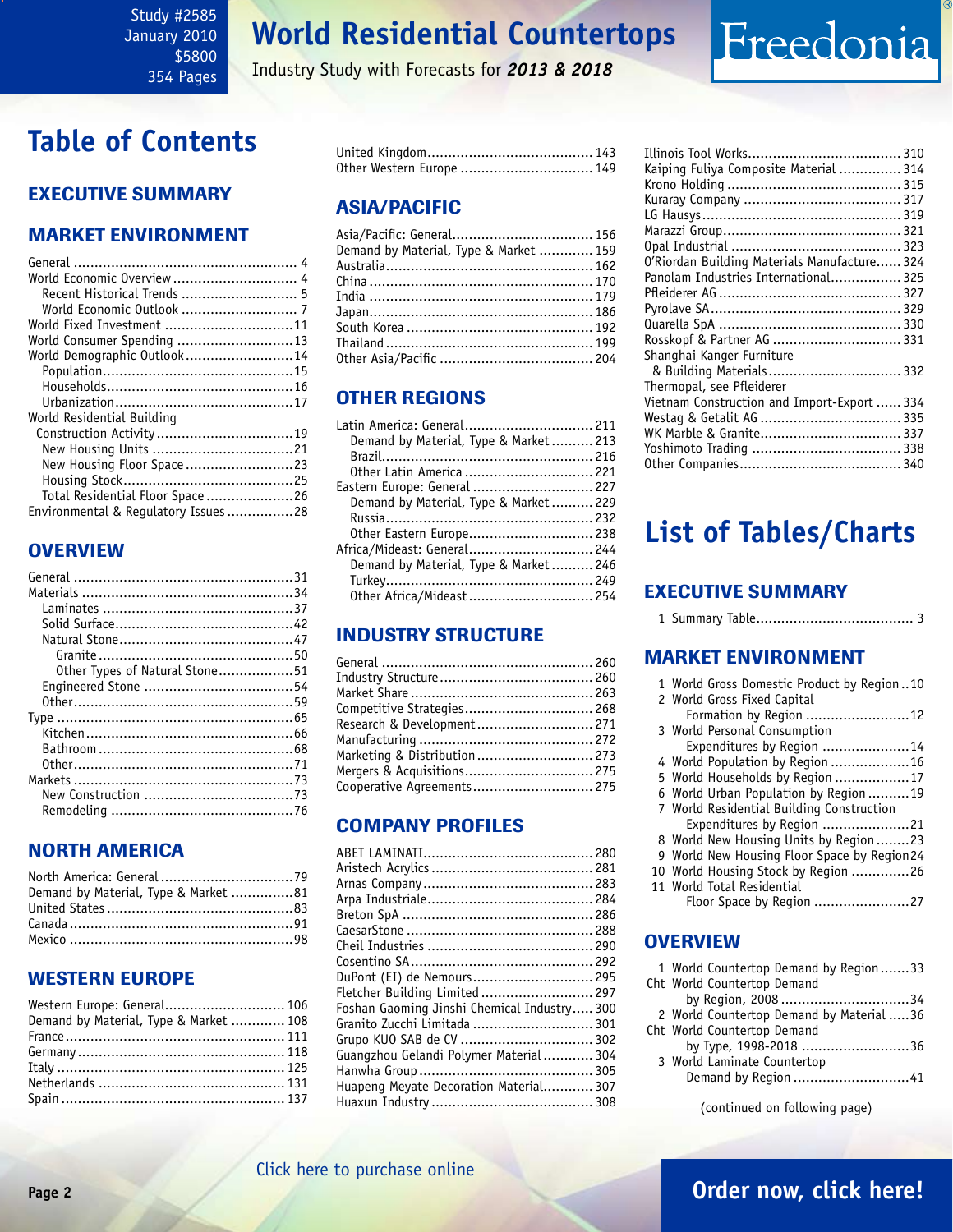#### <span id="page-2-0"></span>Study #2585 January 2010 \$5800 354 Pages

### **World Residential Countertops**

Industry Study with Forecasts for *2013 & 2018*

### **List of Tables/Charts**

#### (continued from previous page)

| Cht World Laminate Countertop              |
|--------------------------------------------|
| Demand by Region, 2008 42                  |
| 4 World Solid Surface Countertop           |
| Demand by Region 46                        |
| Cht World Solid Surface Countertop         |
| Demand by Region, 2008 47                  |
| 5 World Natural Stone Countertop           |
| Demand by Region 49                        |
| Cht World Natural Stone Countertop         |
| Demand by Region, 2008 50                  |
| 6 World Engineered Stone Countertop        |
| Demand by Region 58                        |
| Cht World Engineered Stone Countertop      |
| Demand by Region, 2008 59                  |
| 7 World Demand for Countertops Made        |
| from Other Materials by Region60           |
| Cht World Demand for Countertops Made from |
| Other Materials by Region, 200861          |
| 8 World Countertop Demand by Type 66       |
| 9 World Kitchen Countertop                 |
|                                            |
| 10 World Bathroom Countertop               |
|                                            |
| 11 World Demand for Other Countertops      |
|                                            |
| 12 World Countertop Demand by Market73     |
| 13 World New Construction Countertop       |
| Demand by Region 75                        |
| 14 World Remodeling Countertop             |
| Demand by Region 78                        |

### NORTH AMERICA

|   | 1 North America: Market Environment 80        |
|---|-----------------------------------------------|
|   | 2 North America: Countertop Demand            |
|   | by Material, Type & Market82                  |
|   | Cht North America Countertop Demand           |
|   |                                               |
|   | 3 United States: Market Environment 85        |
|   | 4 United States: Countertop Demand            |
|   | by Type & Market88                            |
|   | 5 United States: Countertop                   |
|   | Demand by Material91                          |
|   | 6 Canada: Market Environment 93               |
|   | 7 Canada: Countertop Demand                   |
|   |                                               |
|   | 8 Canada: Countertop Demand by Material 98    |
| q | Mexico: Market Environment 100                |
|   | 10 Mexico: Countertop Demand                  |
|   | by Type & Market 103                          |
|   | 11 Mexico: Countertop Demand by Material. 105 |
|   |                                               |

#### WESTERN EUROPE

| 1 Western Europe: Market Environment 108 |  |
|------------------------------------------|--|
| 2 Western Europe: Countertop Demand      |  |
| by Material, Type & Market 110           |  |

Cht Western Europe Countertop Demand by Country, 2008................. 111

|                | 3 France: Market Environment 113<br>4 France: Countertop Demand                     |
|----------------|-------------------------------------------------------------------------------------|
|                | by Type & Market 116                                                                |
|                | 5 France: Countertop Demand by Material. 118                                        |
|                | 6 Germany: Market Environment  120                                                  |
| $\overline{7}$ | Germany: Countertop Demand                                                          |
|                | by Type & Market 123                                                                |
|                | 8 Germany: Countertop Demand                                                        |
|                |                                                                                     |
|                | 9 Italy: Market Environment  127                                                    |
|                | 10 Italy: Countertop Demand                                                         |
|                | by Type & Market 129                                                                |
| 11             | Italy: Countertop Demand by Material 131                                            |
|                | 12 Netherlands: Market Environment 133                                              |
|                | 13 Netherlands: Countertop Demand                                                   |
|                | by Type & Market 135                                                                |
|                | 14 Netherlands: Countertop                                                          |
|                | Demand by Material 137                                                              |
|                | 15 Spain: Market Environment  139                                                   |
|                | 16 Spain: Countertop Demand                                                         |
|                | by Type & Market 141                                                                |
|                | 17 Spain: Countertop Demand by Material  143                                        |
|                | 18 United Kingdom: Market Environment 145                                           |
| 19             | United Kingdom: Countertop                                                          |
|                | Demand by Type & Market  147                                                        |
|                | 20 United Kingdom: Countertop<br>nced Kingdom. Countertop<br>Demand by Material 149 |
|                |                                                                                     |
| 21             | Other Western Europe:<br>Market Environment  151                                    |
|                |                                                                                     |
|                | 22 Other Western Europe: Countertop                                                 |
|                | Demand by Type & Market  153<br>23 Other Western Europe: Countertop                 |
|                | Demand by Material 155                                                              |
|                |                                                                                     |
|                |                                                                                     |
|                | <b>ASIA/PACIFIC</b>                                                                 |
|                |                                                                                     |

#### 1 Asia/Pacific: Market Environment.......... 158 2 Asia/Pacific: Countertop Demand by Material, Type & Market............... 161 Cht Asia/Pacific Countertop Demand by Country, 2008 ............................ 162 3 Australia: Market Environment.............. 164 4 Australia: Countertop Demand by Type & Market............................ 167 5 Australia: Countertop Demand by Material......................... 170 6 China: Market Environment .................. 172 7 China: Countertop Demand by Type & Market............................ 175 8 China: Countertop Demand by Material .. 178 9 India: Market Environment................... 180 10 India: Countertop Demand by Type & Market............................ 183 11 India: Countertop Demand by Material... 186 12 Japan: Market Environment.................. 188 13 Japan: Countertop Demand by Type & Market............................ 190 14 Japan: Countertop Demand by Material.. 192 15 South Korea: Market Environment ......... 194 16 South Korea: Countertop Demand by Type & Market............................ 197

|    | 17 South Korea: Countertop                                 |
|----|------------------------------------------------------------|
|    | Demand by Material 199                                     |
| 18 | Thailand: Market Environment  201                          |
|    | 19 Thailand: Countertop Demand                             |
|    | by Type & Market 203                                       |
| 20 | Thailand: Countertop                                       |
|    |                                                            |
| 21 | Other Asia/Pacific: Market Environment 206                 |
| 22 | Other Asia/Pacific: Countertop                             |
|    | Demand by Type & Market  208                               |
|    | 23 Other Asia/Pacific: Countertop                          |
|    | Demand by Material 210                                     |
|    | <b>OTHER REGIONS</b>                                       |
|    |                                                            |
| 1  | Latin America: Market Environment 213                      |
|    | 2 Latin America: Countertop Demand                         |
|    | by Material, Type & Market  215                            |
| 3  | Brazil: Market Environment  217                            |
|    | 4 Brazil: Countertop Demand                                |
|    | by Type & Market 219                                       |
| 5  | Brazil: Countertop Demand by Material  221                 |
| 6  | Other Latin America:                                       |
|    | Market Environment  223                                    |
| 7  | Other Latin America: Countertop                            |
|    | Demand by Type & Market  225                               |
| 8  | Other Latin America: Countertop                            |
|    | Demand by Material 227                                     |
| 9  | Eastern Europe: Market Environment 229                     |
| 10 | Eastern Europe: Countertop Demand                          |
|    | by Material, Type & Market 231                             |
| 11 | Russia: Market Environment  234                            |
| 12 | Russia: Countertop Demand                                  |
|    | by Type & Market 236                                       |
| 13 | Russia: Countertop Demand by Material . 238                |
| 14 | Other Eastern Europe:                                      |
|    | Market Environment  240                                    |
| 15 | Other Eastern Europe: Countertop                           |
|    | Demand by Type & Market  242                               |
| 16 | Other Eastern Europe: Countertop<br>Demand by Material 244 |
| 17 | Africa/Mideast: Market Environment 246                     |
| 18 | Africa/Mideast: Countertop Demand                          |
|    | by Material, Type & Market  248                            |
| 19 | Turkey: Market Environment  250                            |
| 20 |                                                            |
|    | Turkey: Countertop Demand<br>by Type & Market 252          |
| 21 | Turkey: Countertop Demand by Material . 254                |
| 22 | Other Africa/Mideast:                                      |
|    | Market Environment  256                                    |
| 23 | Other Africa/Mideast: Countertop                           |
|    | Demand by Type & Market  257                               |
|    |                                                            |

Freedonia

24 Other Africa/Mideast: Countertop Demand by Material......................... 259

### INDUSTRY STRUCTURE

| 1 World Countertop Material                 |  |
|---------------------------------------------|--|
| Sales by Company, 2008 263                  |  |
| Cht World Countertop Materials Market Share |  |
| by Company, 2008 265                        |  |
| 2 Selected Cooperative Agreements 278       |  |
|                                             |  |

### [Click here to purchase online](http://www.freedoniagroup.com/DocumentDetails.aspx?Referrerid=FM-Bro&StudyID=2585)

### **Page 3 [Order now, click here!](#page-6-0)**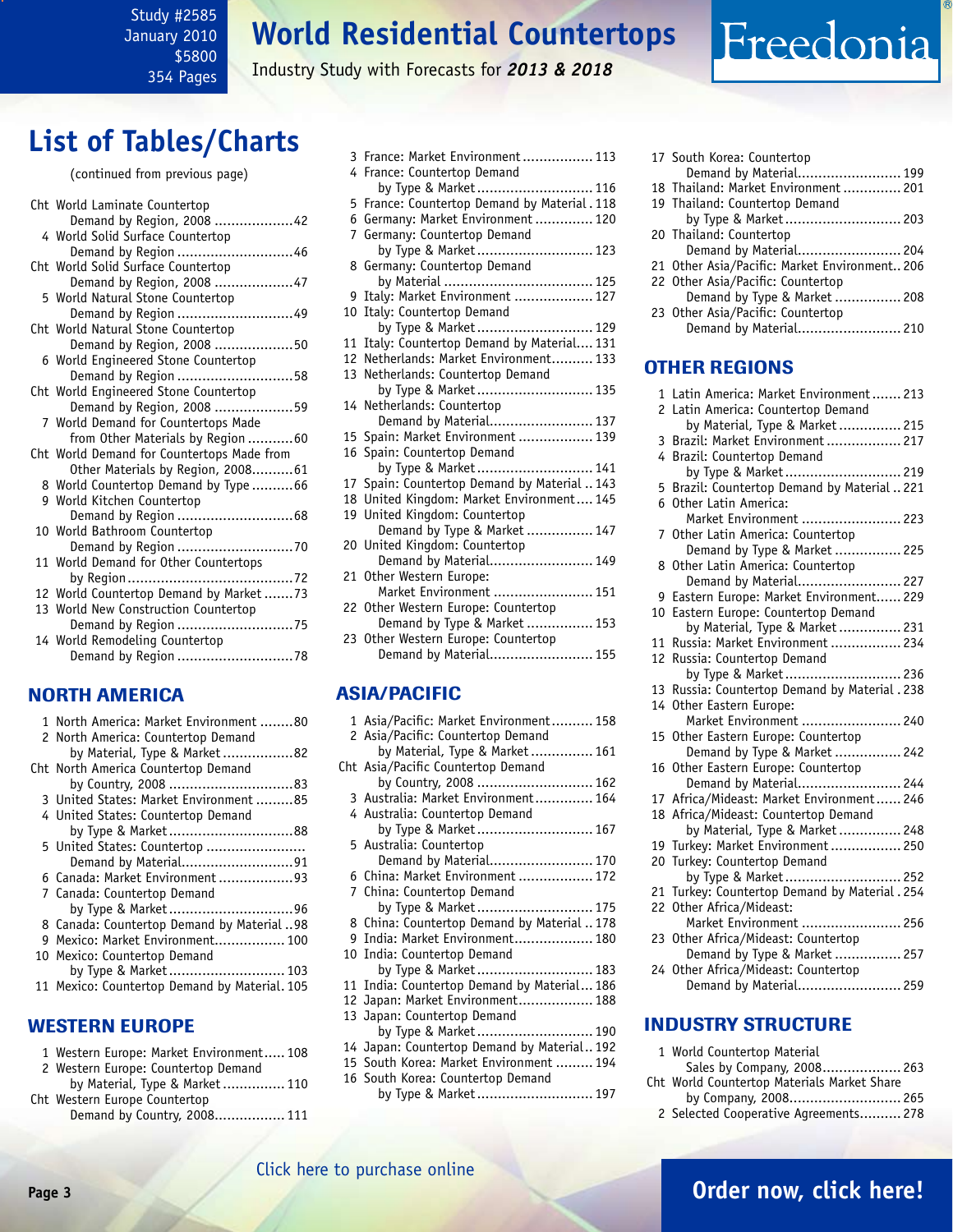<span id="page-3-0"></span>Study #2585 January 2010 \$5800 354 Pages

Industry Study with Forecasts for *2013 & 2018*

*Advances will be aided as developing countries continue to build large volumes of modern housing units, and as homeowners upgrade from free-standing furniture to conventional countertops.*

### **Global demand to increase 3.3% yearly through 2013**

Global demand for residential countertops is projected to increase 3.3 percent annually to 341 million square meters in 2013. Advances will be aided as countries such as Brazil, China and India continue to build large volumes of modern housing units each year to accommodate the needs of their growing populations. Gains will also be spurred by homeowners upgrading from freestanding furniture to conventional countertops in many parts of the world.

### **Both new & remodeling markets to see similar gains**

The remodeling market accounts for the larger share of global residential countertop sales. In the most general terms, this is because the size of the housing stock dwarfs the number of new homes built each year, so the potential market base is larger. Gains will also be spurred by the ongoing trend of upgrading from free-standing tables and shelves to conventional countertops and cabinetry, especially in the kitchen, in many parts of the world. The size of the remodeling market in a given region is determined by the relative wealth of the region and the relative maturity of the local housing market. Although it is a smaller market, the new construction market is expected to post similar gains to the remodeling market. Advances will be aided by the increasing average size of new homes in much of the world, coupled with a rising penetration of at least basic kitchen



countertops in new housing units. Markets in the US and parts of Western Europe will also benefit from the projected recovery in new housing units built through 2013, from a low 2008 base.

### **India, China to pace key Asia/Pacific market**

Advances in the Asia/Pacific region, the largest market, will be driven primarily by China, which accounted for nearly half of the region's residential countertop sales in 2008. Gains will stem from ongoing urbanization and the development of a more modern housing, as well as the expanding size of the country's housing stock, improving living standards and rising income levels, which will boost

remodeling sales. India is expected to post somewhat stronger gains through the forecast period as it also develops additional, modern housing to accommodate its population's needs and the continuing migration from rural areas to cities. However, gains in many of the least developed countries in the Asia/ Pacific region will be limited by the small size of the homes, and the high cost of countertops relative to pedestal sinks and free-standing tables. North America was the second largest regional market in 2008. Advances are expected to be aided by the recovery of the US new housing market from a depressed 2008 base. Ongoing consumer preference for spacious kitchens and multiple bathrooms will also boost countertop sales.

Freedonia

Copyright 2010 The Freedonia Group, Inc.

### **Page 4 [Order now, click here!](#page-6-0)**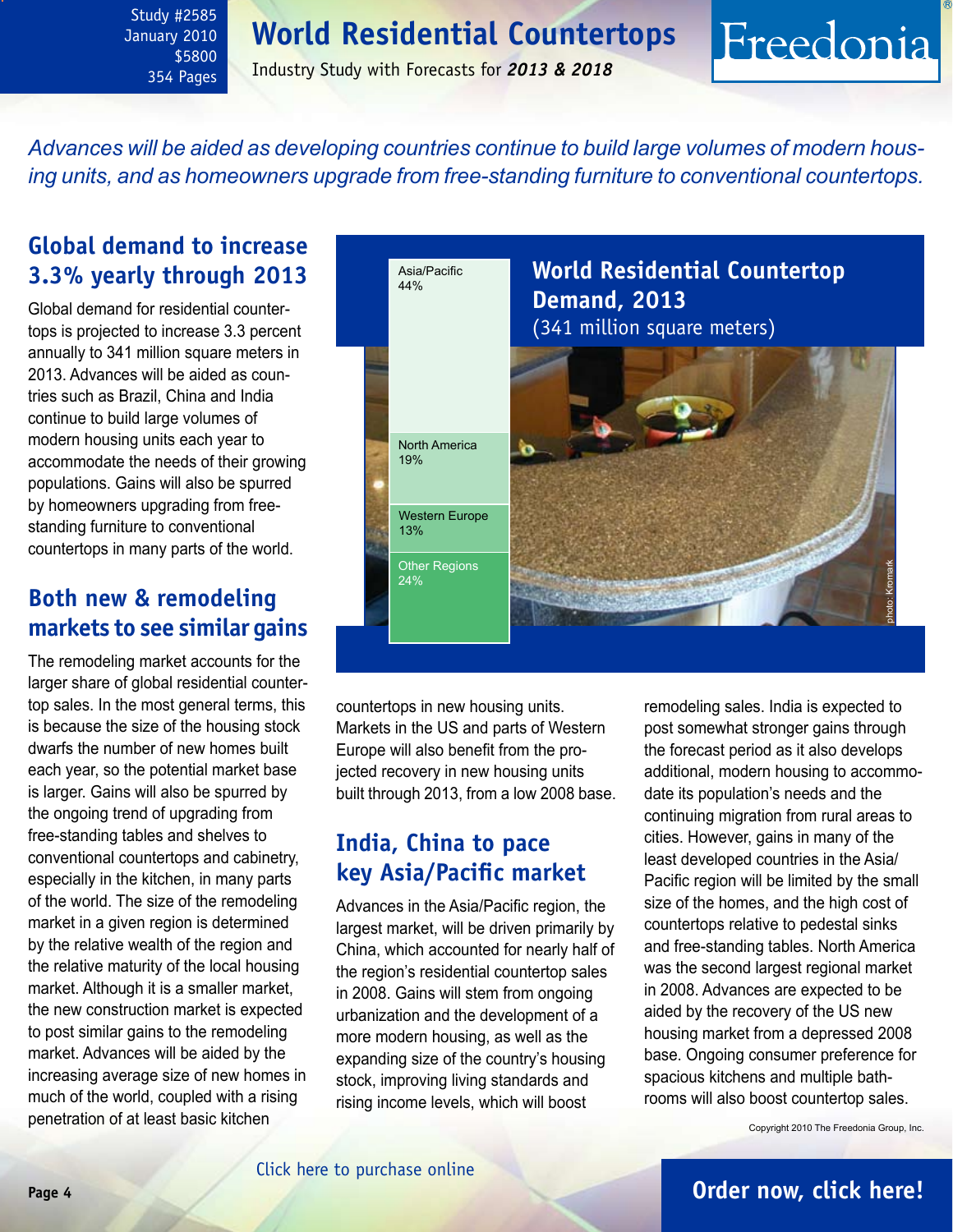<span id="page-4-0"></span>January 2010 \$5800 354 Pages

Study #2585

Industry Study with Forecasts for *2013 & 2018*

### **Sample Text, Table & Chart**

## **TABLE VI-7**

Freedonia

#### **CHINA: RESIDENTIAL COUNTERTOP DEMAND BY TYPE & MARKET (million square meters)**



#### **China: Demand by Type & Market**

Demand for residential countertops in China is expected

**SAMPLE TEXT** the Asia/Pacific region in  $\overrightarrow{Ot}$ 

**1.** million square meter imarily due to the la of the construction industries the Asia/Pacific regi the Chinese share of reading share of hing forward, advan dential building con are expected to be

 $2013$ . The increasing average size of kitchen and bathroom will also bolster countertop demand. In the long run, the urbanization and modernization trends in China will also drive strong den countertops.

The countertop market in China will continue to be dominated by the new construction market through 2013, when sales in new applications will account for 63 percent of the market total in volume terms. New demand will benefit from more modern housing designs which feature larger kitchens and more bathrooms per unit, which provides extra market potential for the installation of kitchen or bathroom cabinets, boosting overall demand for countertops. New countertop expenditures will also benefit from rising personal income levels as homeowners are better able to afford built-in countertops over moveable furniture. However, slow population growth will restrain further growth through 2013.

Traditionally, Chinese homeowners focused less on home improve-

ment projects due to issues such as low levels of private property ship and low income levels, and the majority of countertop d from new construction activity as the country experienced a tion boom. However, countertop demand in the remodeling expected to achieve faster growth through 2013, aided by factors and





#### [Click here to purchase online](http://www.freedoniagroup.com/DocumentDetails.aspx?Referrerid=FM-Bro&StudyID=2585)

### **Page 5 [Order now, click here!](#page-6-0)**

O th e rs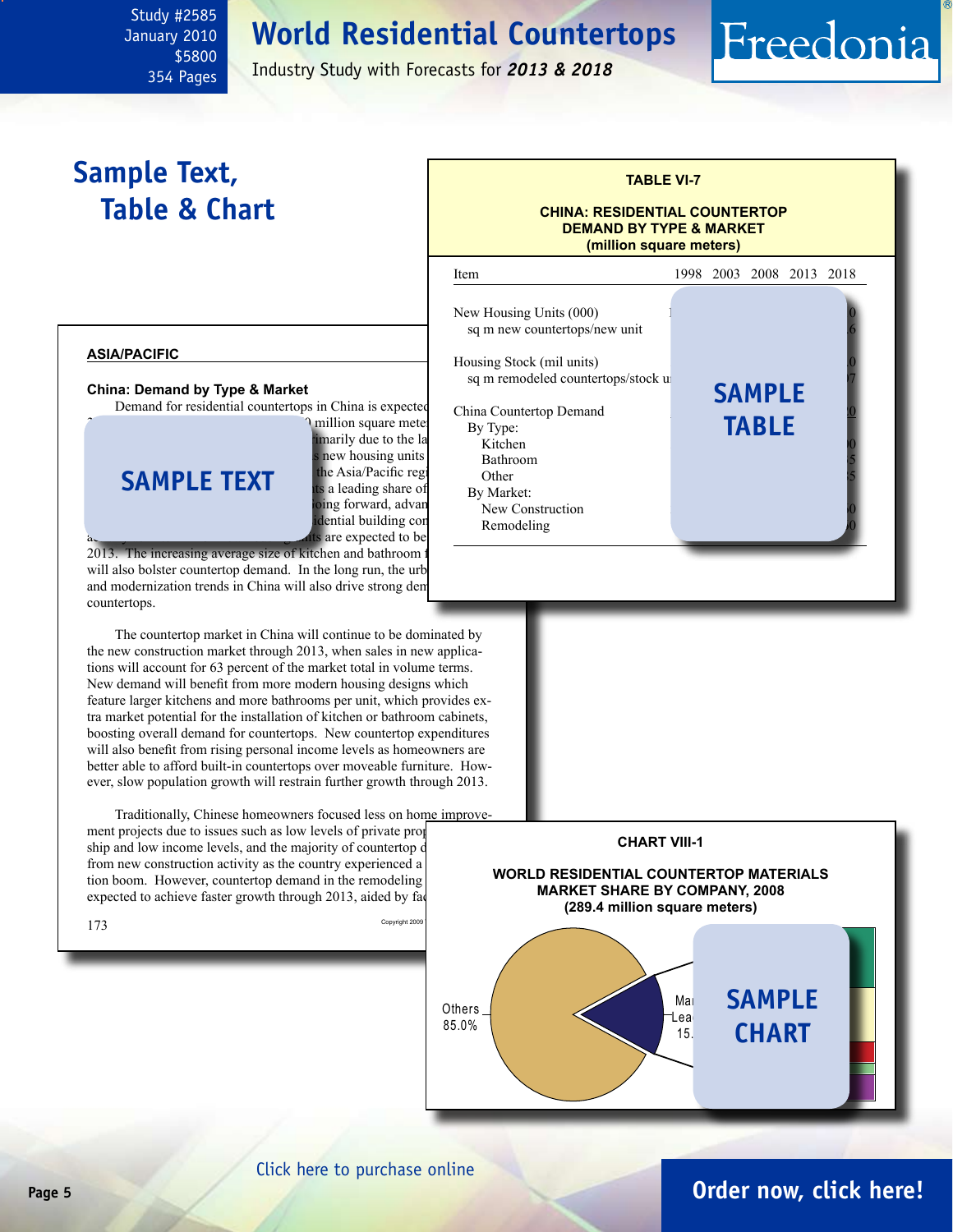<span id="page-5-0"></span>January 2010 \$5800 354 Pages

Study #2585

Industry Study with Forecasts for *2013 & 2018*

### **Sample Profile, Table & Forecast**



#### **COMPANY PROFILES**

**Rosskopf & Partner AG** Am Flugplatz Three 99996 Obermehler Germany 49-36-0219-89 http://www.ros

Annual Sales: **\$20 SAMP** Employment:

 $Key Products:$  **glass-ceramic surface, solid surface, engineered** quartz and ceramic surfacing materials, finished sheets and semi-finished sheets and semi-finished sheets and semi-finished sheets and semi-finished sheets and semi-finished sheets and semi-finished sheets and semi-finish ished surfacing

Rosskopf & Partner is a manufacturer and processor of glass-ceramic, laminate, solid surface, engineered quartz and ceramic surfacing materials. The privately held company also fabricates and distributes finished sheets and semi-finished products. Dekker Zevenhuizen BV (Netherlands) owns a minority interest in Rosskopf & Partner.

**profile**

The Company competes in the world countertop industry through the production of surfacing materials, finished sheets and semi-finished surfacing materials used in the fabrication of kitchen and bathroom countertops, work tops, and other surfaces. Many of the materials processed by Rosskopf & Partner are sold under the XSYRO brand name. The Company also makes LAVANTO solid surface materials for basins, sinks and showers.

Rosskopf & Partner makes R+P GLASKERAMIK glass-ceramic materials through a sintering process that forms highly polished, translucent kitchen and bathroom surfaces, including countertops and vanity

331 Copyright 2009 The Freedonia Group, Inc.

"In 2008, solid surface countertops accounted for 49 percent -- the largest share -- of the countertop market. Solid surface materials benefit from being perceived as a higher-end product compared to traditional tiles and many types of natural stone. The segment also benefits from being less expensive than engineered stone, another high-end product. The improving quality of the solid surface materials available from China-based suppliers will also fuel growth." --Section VI, pg. 176

Freedonia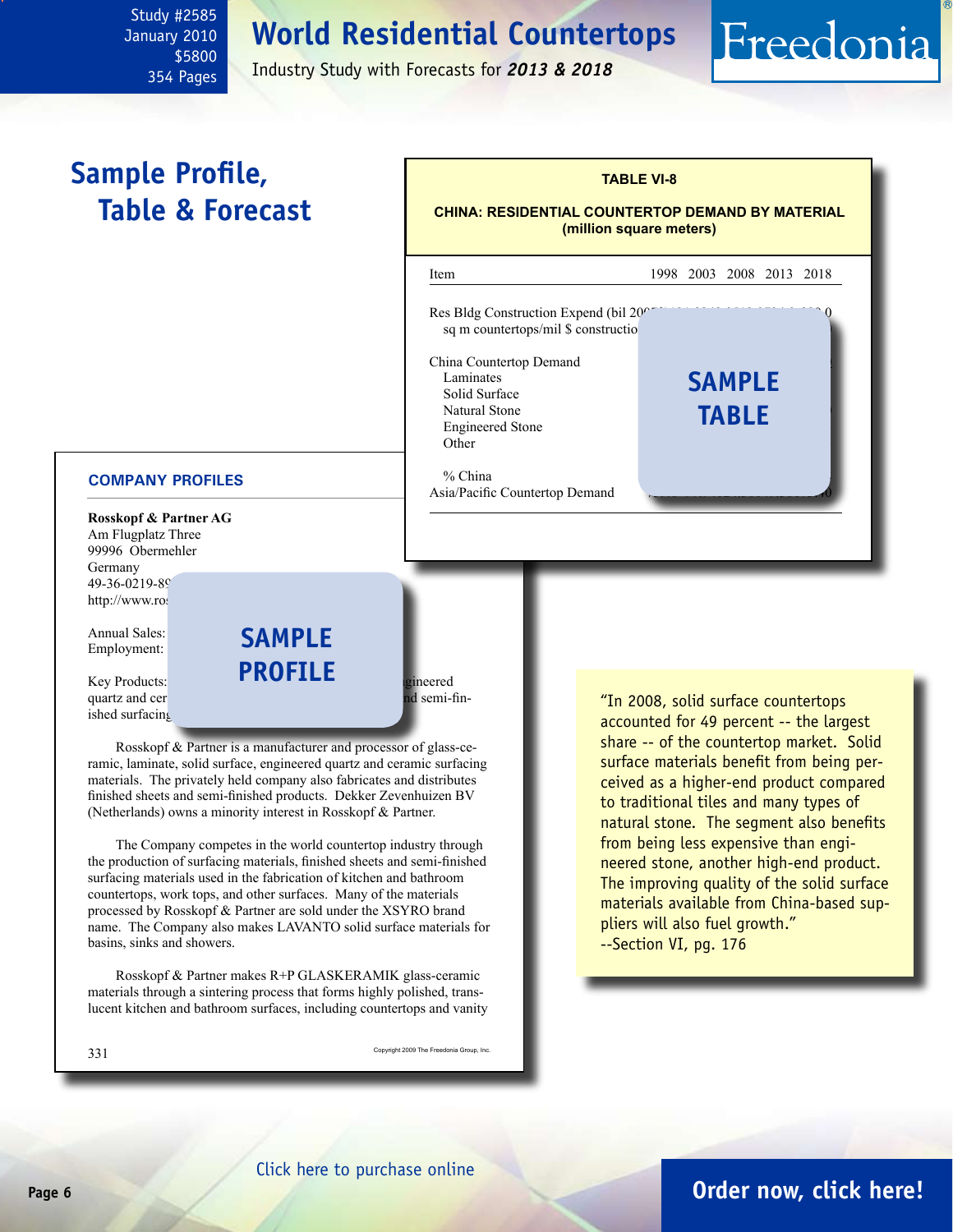### <span id="page-6-0"></span>**ORDER INFORMATION**

**Five Convenient Ways to Order**

INDUSTRY MARKET RESEARCH FOR BUSINESS LEADERS, STRATEGISTS, DECISION MAKERS

## Freedonia

**ONLINE: [www.freedoniagroup.com](http://www.freedoniagroup.com/DocumentDetails.aspx?Referrerid=FM-Bro&StudyID=2585)**

**MAIL: Print out and complete the order form and send to The Freedonia Group (see address at the bottom of this form)**

**PHONE: Call toll free, 800.927.5900 (US) or +1 440.684.9600**

**FAX: +1 440.646.0484 (US)**

**EMAIL: [info@freedoniagroup.com](mailto:info@freedoniagroup.com)**

#### **Free Handling & Shipping**

**There is NO charge for handling or UPS shipping in the US. Expect delivery in 3 to 5 business days. Outside the US, Freedonia provides free airmail service. Express delivery is available at cost.**

#### **Orders Outside of the US**

**Checks must be made payable in US funds, drawn against a US bank and mailed directly to The Freedonia Group. For wire transfers please contact our customer service department at info@ freedoniagroup.com. Credit cards accepted.**

#### **Credit Card Orders**

**For convenience, Freedonia accepts American Express, MasterCard or Visa. Credit card purchases must include account number, expiration date and authorized signature.**

#### **Save 15%**

**If you order three (3) different titles at the same time, you can receive a 15% discount. If your order is accompanied by a check or wire transfer, you may take a 5% cash discount (discounts do not apply to Corporate Use Licenses).**

#### **Corporate Use License**

**Now every decision maker in your organization can act on the key intelligence found in all Freedonia studies. For an additional \$2600, companies receive unlimited use of an electronic version (PDF) of the study. Place it on your intranet, e-mail it to coworkers around the world, or print it as many times as you like,** 

#### [Click here to learn more about](http://www.freedoniagroup.com/pdf/FreedoniaCULBro.pdf)  [the Corporate Use License](http://www.freedoniagroup.com/pdf/FreedoniaCULBro.pdf)

| <b>ORDER FORM</b><br><b>F-WEB.2585</b>                                                                                                                |                           |
|-------------------------------------------------------------------------------------------------------------------------------------------------------|---------------------------|
|                                                                                                                                                       |                           |
| World Residential Countertops \$5800                                                                                                                  |                           |
|                                                                                                                                                       |                           |
| $+$ \$2600<br>Corporate Use License (add to study price) *                                                                                            |                           |
| Additional Print Copies @ \$600 each *                                                                                                                |                           |
| Total (including selected option) \$                                                                                                                  |                           |
| □ Enclosed is my check (5% discount) drawn on a US bank and payable to<br>The Freedonia Group, Inc., in US funds (Ohio residents add 7.75% sales tax) | Street  No PO Box please) |
|                                                                                                                                                       |                           |
| □ Bill my company □ American Express □ MasterCard □ Visa                                                                                              |                           |
| MМ<br>YY                                                                                                                                              |                           |
|                                                                                                                                                       |                           |
| Credit Card #<br><b>Expiration</b>                                                                                                                    |                           |
|                                                                                                                                                       |                           |
|                                                                                                                                                       |                           |
|                                                                                                                                                       |                           |

**\* Please check appropriate option and sign below to order an electronic version of the study.**

#### **Corporate Use License Agreement**

**The above captioned study may be stored on the company's intranet or shared directory, available to company employees. Copies of the study may be made, but the undersigned represents that distribution of the study will be limited to employees of the company.**

#### **Individual Use License Agreement**

**The undersigned hereby represents that the above captioned study will be used by only \_\_\_ individual(s) who are employees of the company and that the study will not be loaded on a network for multiple users. In the event that usage of the study changes, the Company will promptly notify Freedonia of such change and will pay to Freedonia the appropriate fee based on Freedonia's standard fee schedule then in effect. Note: Entire company corporate use license, add \$2600; one additional user, add \$600; two additional users, add \$1200; three additional users, add \$1800.**

**Signature Signature**

**The Freedonia Group, Inc. 767 Beta Drive • Cleveland, OH • 44143-2326 • USA • [Web site: www.freedoniagroup.com](http://www.freedoniagroup.com/Home.aspx?ReferrerId=FM-Bro) Tel US: 800.927.5900 or +1 440.684.9600 • Fax: +1 440.646.0484 • [e-mail: info@freedoniagroup.com](mailto:info@freedoniagroup.com)**